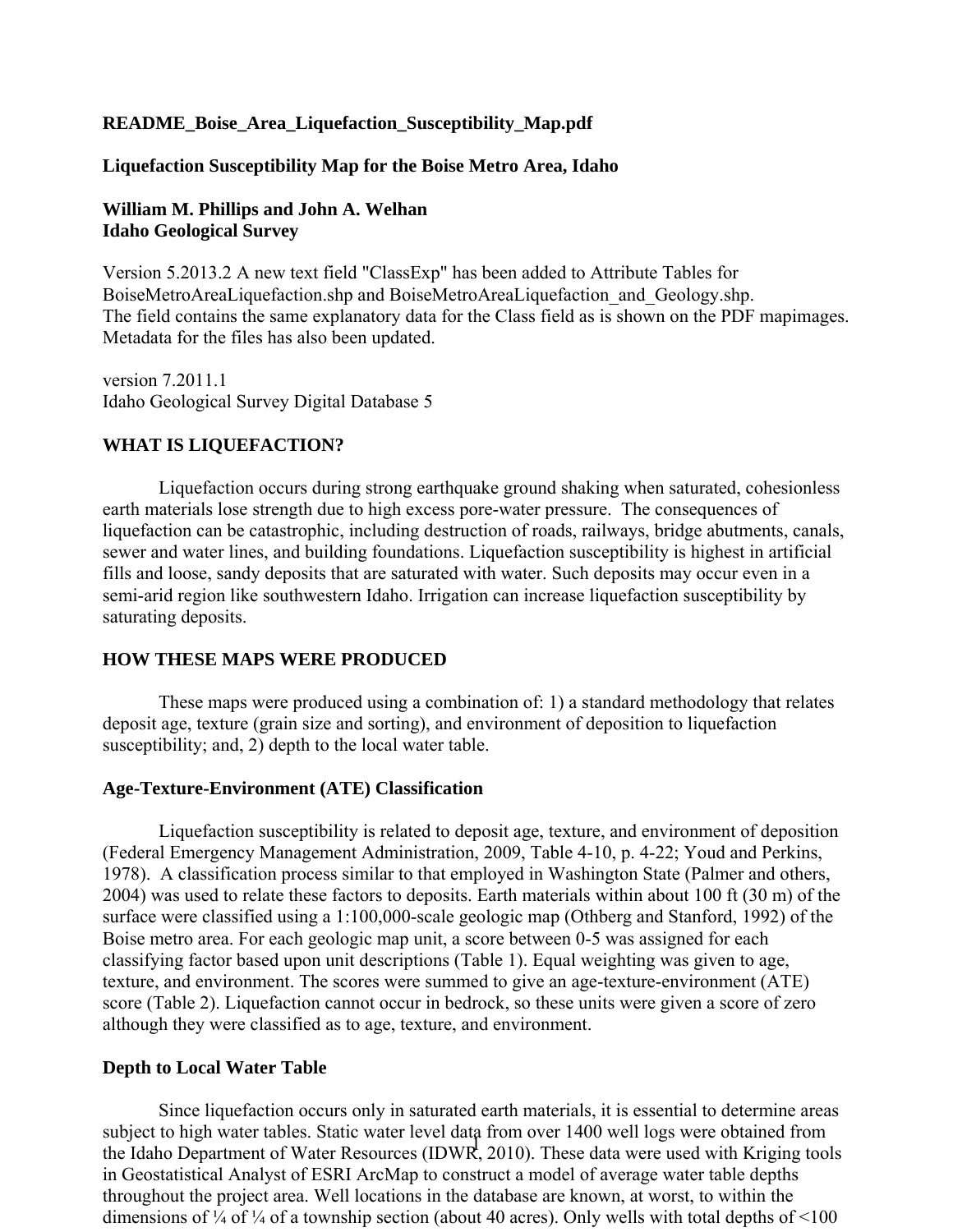ft were used in order to avoid data influenced by confined aquifers. Since water tables in the Boise Valley area experience seasonal fluctuations on the order of 5-15 ft, high water tables are defined as static water levels of ≤15 ft below the ground surface. Irrigation practices, multi-year droughts or wet cycles, dam operation, and local pumping may also influence water table levels. These factors make it difficult to precisely estimate water table depths. Therefore, areas identified as subject to high water tables should be viewed as guidelines to focus further investigation of liquefaction susceptibility rather than definitive measures of the depth-to-water.

### **EXPLANATION OF LIQUEFACTION SUSCEPTIBILITY CLASSES**

**Class 5**: Subject to at least annual saturation. Underlain by Holocene alluvium that likely contains some cohesionless sediments.

**Class 4**: Subject to at least annual saturation. Underlain by late Pleistocene Bonneville flood deposits that may contain cohesionless sediments in some areas.

**Class 3**: Subject to at least annual saturation. Underlain by materials that generally do not contain cohesionless sediments.

**Class 2**: Not subject to saturation under ordinary conditions. Underlain by materials that may contain cohesionless sediments. Liquefaction not expected except in exceptional circumstances where saturation occurs.

**Class 1**: Not subject to saturation under ordinary conditions. Underlain by materials that generally do not contain cohesionless sediments. Liquefaction not expected.

**Class 0**: Underlain by bedrock. Liquefaction will not occur even where saturated except in the case of undocumented cohesionless materials.

### **LIMITATIONS ON THE USE OF THESE MAPS**

This map is a general guide to outlining areas with the potential for liquefaction. Because this map is based on regional geological and hydrological data, detailed geotechnical investigations are required to determine actual ground conditions for specific building sites.

This map is intended to be used at a scale of 1:100,000. As with all maps, users should not apply this map, either digitally or on paper, at more detailed scales.

### **REFERENCES CITED**

Federal Emergency Management Agency, 2009, Multi-Hazard Loss Estimation Methodology Earthquake Model, HAZUS-MH MR4, Technical Manual (available at http://www.fema.gov/library/viewRecord.do?id=3731).

IDWR, 2010, Water well logs: Idaho Department of Water Resources, Boise. [Available at http://www.idwr.idaho.gov/GeographicInfo/GISdata/wells.htm ]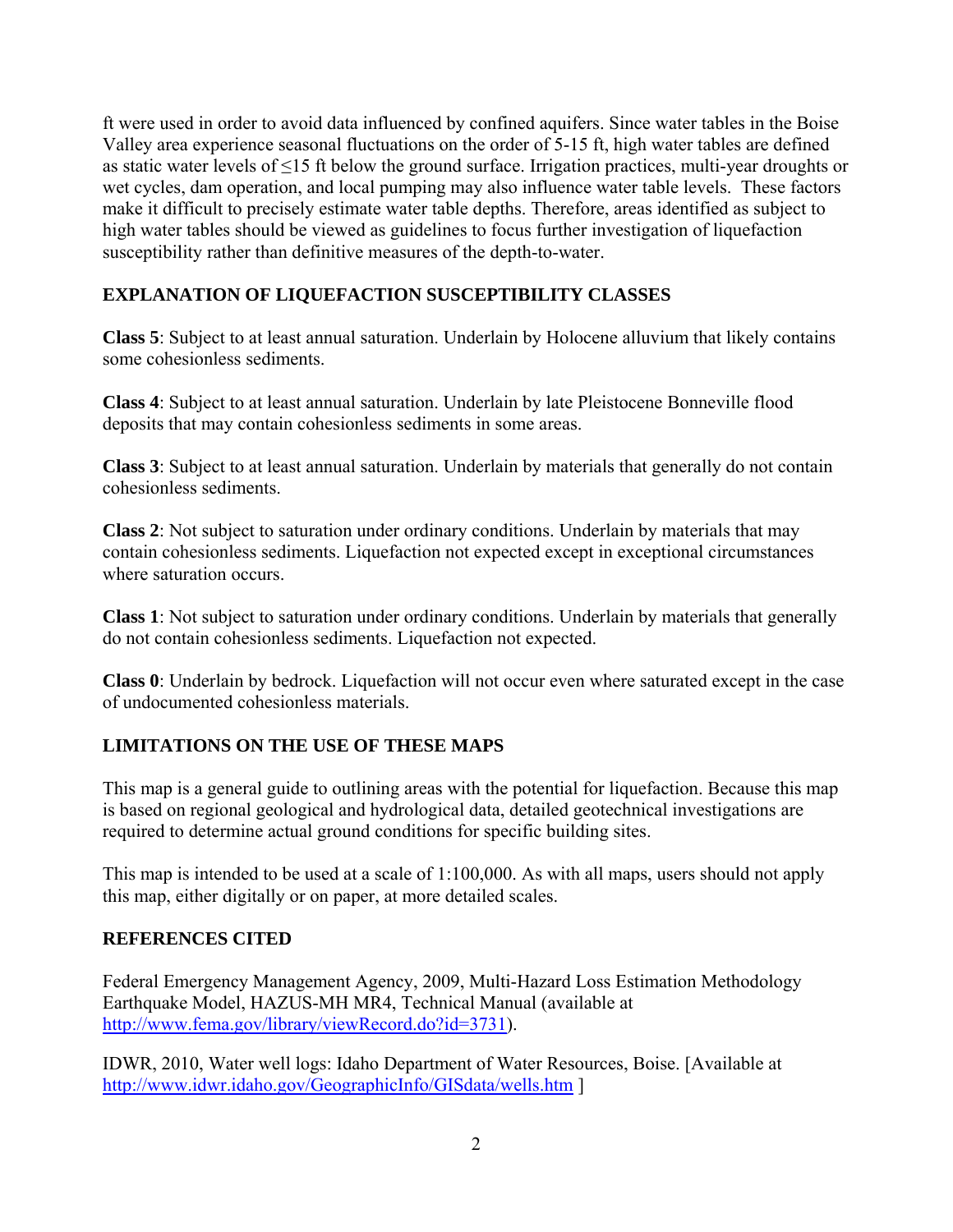Palmer, S.P. and others, 2004, Liquefaction susceptibility and site class maps of Washington State by county: Washington Department of Natural Resources, Division of Geology and Earth Resources Open File Report 2004-20 (available at ftp://198.187.344/geology/pubs/ofr04-20/ ).

Othberg, Kurt L. and Loudon R. Stanford, 1992, Geologic map of the Boise Valley and surrounding area, western Snake River Plain, Idaho: Idaho Geological Survey GM-18, 1 sheet, scale 1:100,000 [available at www.idahogeology.org).

Youd, T.L. and M. Perkins, 1978, Mapping liquefaction-induced ground failure potential: Journal of the Geotechnical Engineering Division-ASCE, v. 104(4), pp. 433-446.

### **ACKNOWLEDGMENTS**

Funded under Task Order 001-FY-2010 from the Idaho Bureau of Homeland Security and by the Idaho Geological Survey. Digital cartography by Collette Gantenbein and Loudon Stanford.

# **PLATE**

Plate 1. Liquefaction susceptibility map of the Boise metro area, scale 1:100,000.

### **TABLES**

Table 1. Age-Texture-Environment (ATE) symbols for the Boise project area. Table 2. Age-Texture-Environment scores for geologic units of the Boise project area.

# **DIGITAL FILES**

README\_Boise\_Area\_Liquefaction\_Susceptibility\_Map.pdf

Table1\_ATE\_symbols.xlsx

Table2 ATE scores for geologic units Boise area.xlsx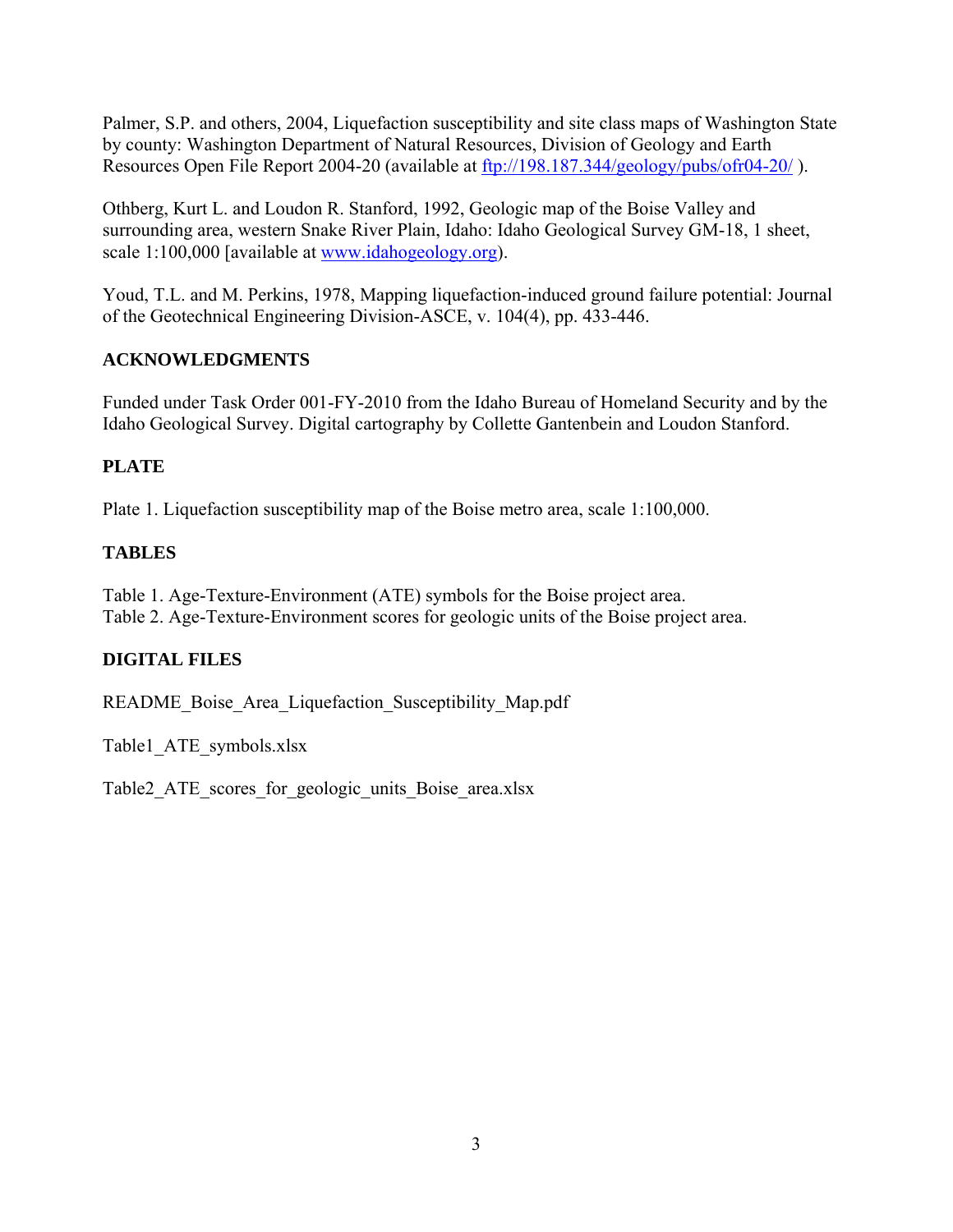# **TABLES**

| Age Classes and Symbols |                 |                                                                         |       |  |  |
|-------------------------|-----------------|-------------------------------------------------------------------------|-------|--|--|
| Symbol                  | Age             | Description                                                             | Score |  |  |
| K                       | 145-65.5 Ma     | Cretaceous                                                              |       |  |  |
| $\mathbf{T}$            | $65.5 - 2.6$ Ma | Tertiary                                                                |       |  |  |
| HoP                     | 2.6 Ma - 0 ka   | Quaternary undivided $(H + oP)$                                         |       |  |  |
| oP                      |                 | 2.6 Ma - 25 ka   older Pleistocene (early to start last glacial period) |       |  |  |

yP 25 ka - 11 ka younger Pleistocene (last glacial period) 3 HyP 0 - 25 ka Holocene-younger Pleistocene 4 H 11 ka - 0 ka Holocene 5

Table 1. Age-Texture-Environment (ATE) symbols for the Boise project area.

| Texture (Grain Size) Classes and Symbols |                                       |       |  |  |
|------------------------------------------|---------------------------------------|-------|--|--|
| Symbol                                   | Description                           | Score |  |  |
|                                          | coarse, predominantly gravel and sand |       |  |  |
|                                          | sandy, predominantly sand and silt    |       |  |  |
|                                          | fine, predominantly silt and clay     |       |  |  |
|                                          | unknown or texturally diverse         |       |  |  |
|                                          | bedrock                               |       |  |  |

| <b>Environment Classes and Symbols</b> |               |                                                   |                |  |  |
|----------------------------------------|---------------|---------------------------------------------------|----------------|--|--|
| Symbol                                 | Environment   | Description                                       |                |  |  |
| asm                                    | alluvial      | side stream, meandering                           | 5              |  |  |
| asb                                    | alluvial      | side stream, braided                              | 3              |  |  |
| amb                                    | allluvial     | main stream, braided                              | 3              |  |  |
| amm                                    | alluvial      | main stream, meandering                           | 5              |  |  |
| af                                     | alluvial      | alluvial fan                                      | 3              |  |  |
| mw                                     | mass wasting  | landslide deposits, undivided                     |                |  |  |
| mwt                                    | mass wasting  | talus                                             |                |  |  |
| el                                     | eolian        | loess                                             | $\overline{2}$ |  |  |
|                                        | lake          | deposits of lakes and deltas                      | 4              |  |  |
| la                                     | lake/alluvial | mixed deposits of lakes and streams               | 3              |  |  |
| V                                      | volcanic      | basalt lava flows, rhyolite tuffs and flows       | $\theta$       |  |  |
| p                                      | plutonic      | intrusive igneous rocks, e.g. granite, dike rocks | $\theta$       |  |  |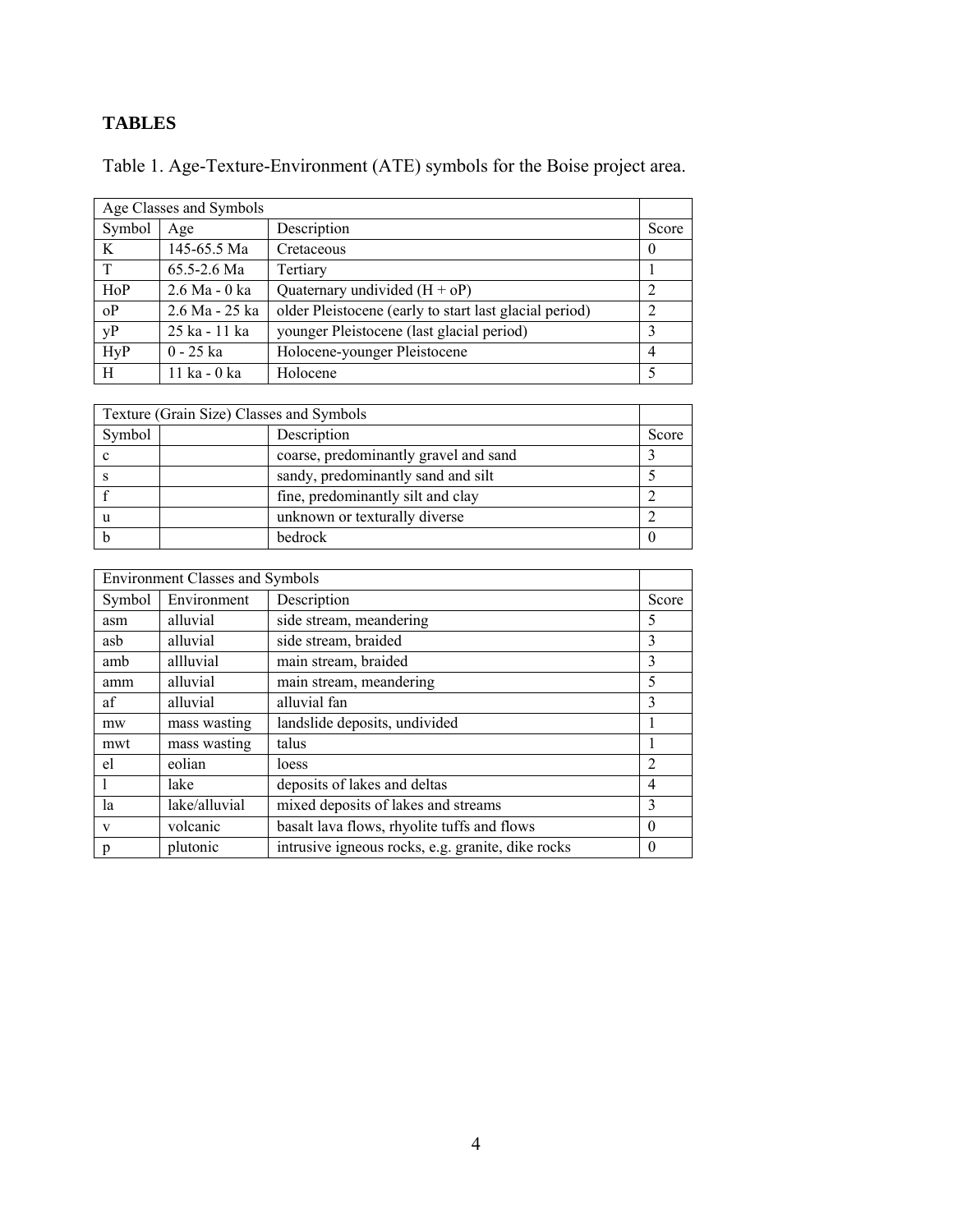| Map                     | Name                                                                                 | Age                       | A-score          | Texture          | T-score                 | Environment  | E-score          | ATE-score        | Ref          |
|-------------------------|--------------------------------------------------------------------------------------|---------------------------|------------------|------------------|-------------------------|--------------|------------------|------------------|--------------|
| Unit                    | Granitic rocks of the Idaho Batholith                                                | $\bf K$                   | $\theta$         | $\mathbf b$      | $\theta$                | p            | $\theta$         | $\theta$         | 1            |
| g<br>Qa                 | Alluvium of Boise River and Snake River                                              | $\boldsymbol{\mathrm{H}}$ | 5                | S                | 5                       | amm          | 5                | 15               | 1,3          |
|                         | Gravel of Amity terrace                                                              | oP                        | $\overline{2}$   |                  | $\overline{3}$          | amb          | $\mathfrak{Z}$   | 8                | 1            |
| Qag                     |                                                                                      | <b>HyP</b>                | $\overline{4}$   | $\mathbf c$      | 5                       |              | 5                | 14               |              |
| Qas                     | Sandy alluvium of side-stream valleys and<br>gulches                                 |                           |                  | S                |                         | asm          |                  |                  | 1,3          |
| Qb                      | Basaltic vents, undivided                                                            | o <sub>P</sub>            | $\overline{2}$   | $\mathbf b$      | $\mathbf{0}$            | $\mathbf{V}$ | $\mathbf{0}$     | $\mathbf{0}$     | $\mathbf{1}$ |
| Qbfg                    | Gravel of the Bonneville flood-scoured Boise<br>terrace and Boise floodplain complex | yp                        | $\overline{3}$   | $\mathbf{c}$     | $\overline{3}$          | amb          | $\overline{3}$   | $\overline{9}$   | $\mathbf{1}$ |
| Qbg                     | Gravel of the Boise terrace                                                          | vP                        | $\overline{3}$   | $\mathbf{c}$     | $\overline{3}$          | amb          | 3                | 9                | 1,3          |
| Qbgc                    | Clay of Bonneville flood slack water                                                 | yP                        | $\mathfrak{Z}$   | $\boldsymbol{f}$ | $\sqrt{2}$              |              | $\overline{4}$   | 9                | 1            |
| Qdg                     | Gravel of Deer Flat terrace                                                          | o <sub>P</sub>            | $\overline{2}$   | $\mathbf{c}$     | $\overline{3}$          | amb          | $\overline{3}$   | 8                | $\mathbf{1}$ |
| Qds                     | Sand of Dry Creek terrace                                                            | oP                        | $\overline{2}$   | S                | 5                       | asb          | $\overline{3}$   | 10               | $\mathbf{1}$ |
| Qfb                     | <b>Basalt of Fivemile Creek</b>                                                      | oP                        | $\overline{2}$   | b                | $\mathbf{0}$            | $\mathbf V$  | $\mathbf{0}$     | $\Omega$         | $\mathbf{1}$ |
| Qfg                     | Alluvial fan gravel                                                                  | HyP                       | $\overline{4}$   | $\mathbf c$      | $\mathfrak{Z}$          | af           | $\overline{3}$   | 10               | $\mathbf{1}$ |
| Qfrg                    | Gravel of alluvial-fan remnants                                                      | oP                        | $\overline{2}$   | $\mathbf c$      | $\mathfrak{Z}$          | af           | $\mathfrak{Z}$   | 8                | $\mathbf{1}$ |
| Qfs                     | Sand of incised alluvial fans                                                        | oP                        | $\overline{2}$   | S                | 5                       | af           | $\overline{3}$   | 10               | $\mathbf{1}$ |
| Qg                      | Gravel of Boise Front terraces, undivided                                            | oP                        | $\overline{2}$   | $\mathbf c$      | $\overline{3}$          | amb          | $\overline{3}$   | 8                | $\mathbf{1}$ |
| Qgb                     | <b>Basalt of Gowen Terrace</b>                                                       | oP                        | $\overline{2}$   | $\mathbf b$      | $\boldsymbol{0}$        | $\mathbf V$  | $\mathbf{0}$     | $\mathbf{0}$     | $\mathbf{1}$ |
| Qgg                     | Gravel of Gowen terrace                                                              | oP                        | $\overline{2}$   | $\mathbf c$      | $\mathfrak{Z}$          | amb          | $\mathfrak{Z}$   | $\,8\,$          | $\mathbf{1}$ |
| Qib                     | Basalt flows of Indian Creek, undivided                                              | oP                        | $\overline{2}$   | $\mathbf b$      | $\boldsymbol{0}$        | V            | $\mathbf{0}$     | $\mathbf{0}$     | $\mathbf{1}$ |
| Qibs                    | Basalt flows of Indian Creek buried by loess<br>and stream sediments                 | oP                        | $\overline{2}$   | $\mathbf f$      | $\overline{2}$          | asm          | 5                | 9                | $\mathbf{1}$ |
| Qkb                     | <b>Basalt of Kuna Butte</b>                                                          | o <sub>P</sub>            | $\overline{2}$   | $\mathbf b$      | $\theta$                | $\mathbf{V}$ | $\mathbf{0}$     | $\mathbf{0}$     | $\mathbf{1}$ |
| Ql                      | Landslide deposits                                                                   | HyP                       | $\overline{4}$   | $\mathbf c$      | 3                       | mw           | $\mathbf{1}$     | 8                | $\mathbf{1}$ |
| $\mathop{\mathrm{Qlp}}$ | <b>Basalt of Lucky Peak</b>                                                          | oP                        | $\overline{2}$   | $\mathbf b$      | $\boldsymbol{0}$        | $\mathbf{V}$ | $\boldsymbol{0}$ | $\mathbf{0}$     | 1            |
| Qmb                     | <b>Basalt of Mores Creek</b>                                                         | oP                        | $\boldsymbol{2}$ | $\mathbf b$      | $\boldsymbol{0}$        | $\mathbf{V}$ | $\boldsymbol{0}$ | $\boldsymbol{0}$ | $\mathbf{1}$ |
| Qpdg                    | Gravel of Deer Flat and pre-Deer Flat<br>terraces, undivided                         | oP                        | $\overline{2}$   | $\mathbf{c}$     | $\overline{3}$          | amb          | 3                | 8                | $\mathbf{1}$ |
| Qs                      | Sandy silt of Bonneville flood slack water<br>overlying Tertiary Sediments           | vP                        | 3                | $\,$ S           | 5                       |              | $\overline{4}$   | 12               | 1            |
| Qsg                     | Gravel of Sunrise terrace                                                            | o <sub>P</sub>            | $\overline{2}$   | $\mathbf c$      | $\mathfrak{Z}$          | amb          | 3                | 8                | 1,3          |
| Qt                      | Talus                                                                                | HvP                       | $\overline{4}$   | $\mathbf c$      | 3                       | mw           | $\mathbf{1}$     | 8                | $\mathbf{1}$ |
| QTtg                    | Tenmile Gravel                                                                       | oP                        | $\overline{2}$   | $\mathbf c$      | $\overline{\mathbf{3}}$ | amb          | 3                | 8                | 1,2          |

# Table 2. Age-Texture-Environment Scores for geologic units of the Boise project area.